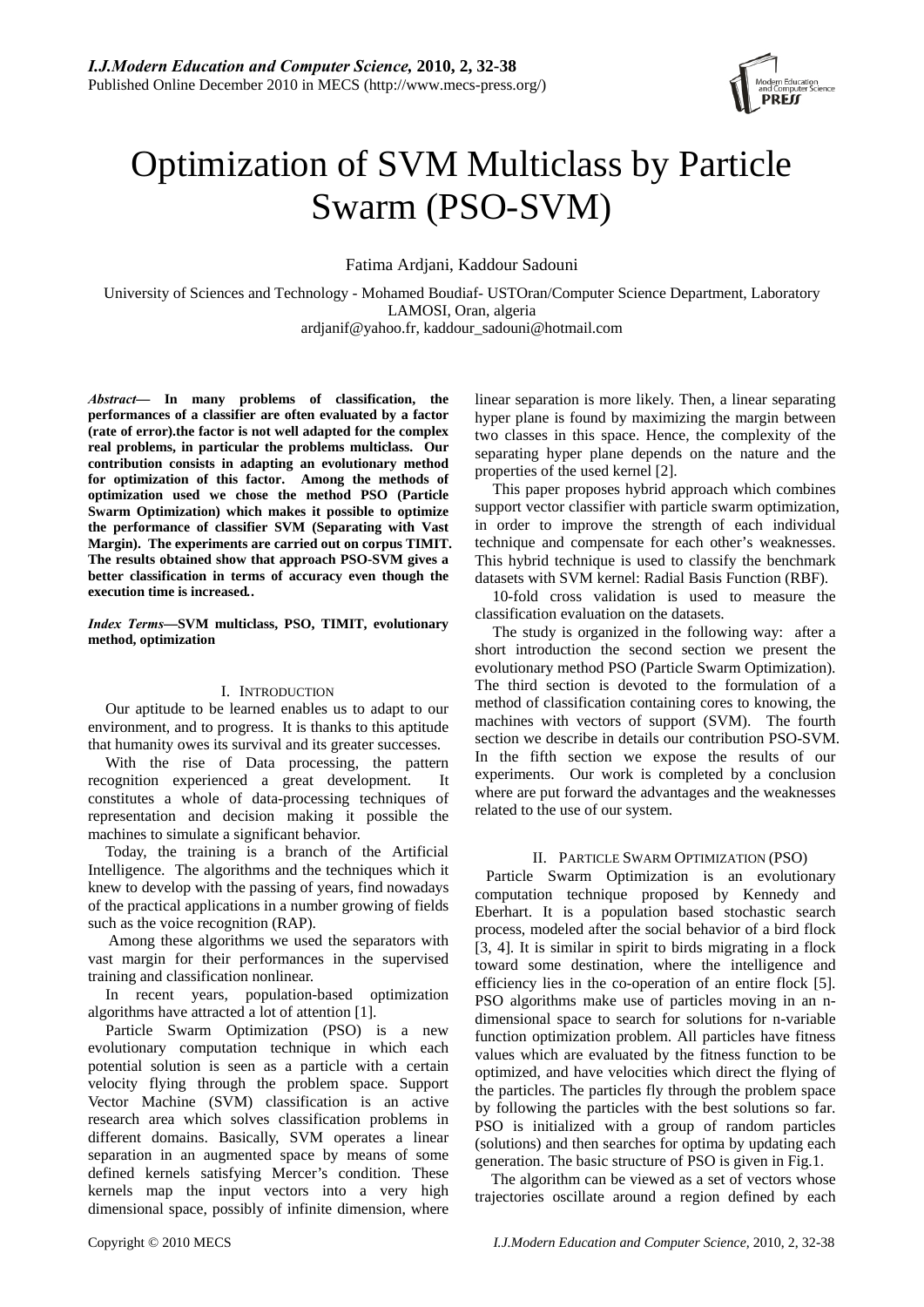individual best position and the best position of some other individuals. There are different neighborhood topologies used to identify which particles from the swarm can influence the individuals. The most common ones are known as the *gbest* and *lbest*.



Figure 1. The basic structure of PSO

In the *gbest* swarm, the trajectory of each individual (particle) is influenced by the best individual found in the entire swarm. It is assumed that *gbest* swarms converge fast, as all the particles are attracted simultaneously to the best part of the search space. However, if the global optimum is not close to the best particle, it may be impossible for the swarm to explore other areas and consequently, the swarm can be trapped in a local optima [6].

In the *lbest* swarm, each individual is influenced by a smaller number of its neighbors. Typically, *lbest* neighborhoods comprise of two neighbors: one on the right side and one on the left side (a ring lattice), this type of swarm will converge slower but can locate the global optimum with a greater chance. lbest swarm is able to flow around local optima. Sub-swarms being able to explore different optima [7].



(a) gbest swarm

(b) lbest swarm

Figure 2. Graphical representation

*A. PSO for Feature Selection* 

PSO is particularly attractive for feature selection in

that particle swarms will discover the best feature combinations as they fly with-in the problem space.

Their goal is to fly to the best position. Over time, they change their position, communicate with each other, and search around the local best and global best position. Eventually, they should converge on good, possibly optimal, positions. It is this exploration ability of particle swarms that should better equip it perform feature selection and discover optimal subsets[8].

## III. SUPPORT VECTOR MACHINE

The aim of support vector classification is to device a computationally efficient way of learning good separating hyperplanes in a high dimensional feature space [9]. Support Vector Machine is a Learning Machine proposed by Vapnik et al., [10, 11] which finds an optimal separating hyperplane. It uses a linear hyperplane to create a classifier with a maximum margin [12]. The algorithm aims to find support vectors and their corresponding co-efficients to construct an optimal separating surface by the use of kernel functions in high dimensional feature space[13].

Consider the two-class problem where the classes are linearly separable. Let the dataset D be given as (x1, y1),  $(x2, y2)$ …..  $(xd, yd)$ , where xi is the set of training tuples with associated class labels, yi. Each yi can take one of the two values, either  $+1$  or  $-1$ .

The data are linearly separable because many number of straight lines can separate the data points into two distinct classes where, in class 1,  $y=+1$  and in class 2,  $y=$ -1. The best separating hyperplanes will be the one which have the maximal margin between them. The maximum margin hyperplane will be more accurate in classifying the future data tuples than the smaller margin. The separating hyperplane can be written as in (1)

$$
w \cdot x + b = 0 \tag{1}
$$

Where, w is a weight vector and b is a bias (scalar).

The maximal margin is denoted mathematically by the formula as in (2)

$$
M = \frac{2}{\|W\|} \tag{2}
$$

Where,  $\|w\|$  is the Euclidean norm of w.

The maximal margin hyperplane is a linear class boundary and hence the corresponding SVM can be used to classify linearly separable data and such trained SVM is known as linear SVM.

Using Lagrangian formula, the maximal margin hyperplane can be rewritten as the decision boundary for the classification of test or new tuples as given in (3)

$$
d(x^T) = \sum_{i=1}^{l} y_i a_i x^T + b_0
$$
 (3)

Where,  $\mathbf{y}_i$  is the class label of support vector  $\mathbf{x}_i$ ,

- $\boldsymbol{x}^T$  is a test tuple,
- $\alpha_i$  is a Lagrangian multiplier,
- **is a numeric parameter,**
- . *l* is the number of support vectors.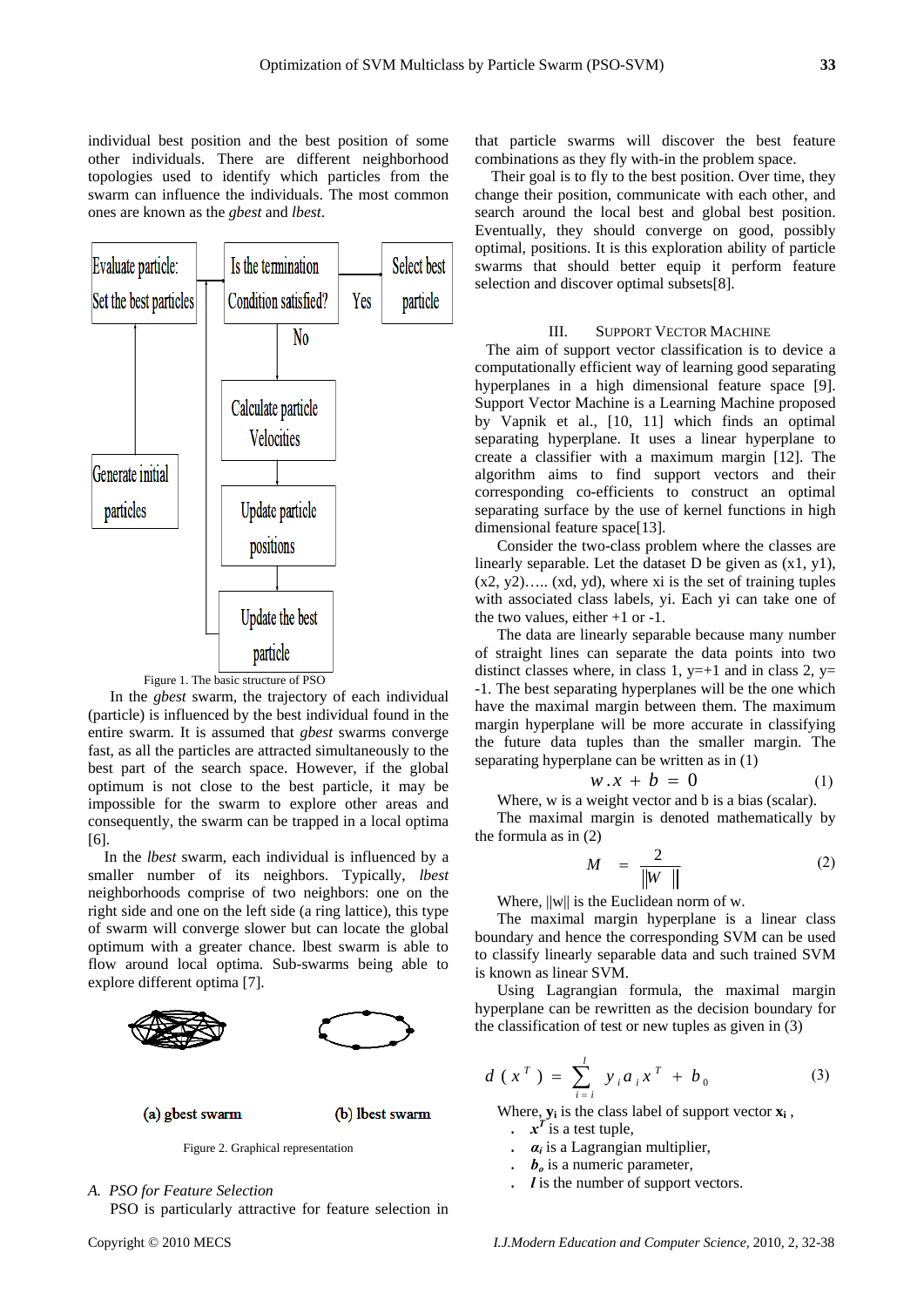

Figure 3. Linearly separable data

For linearly separable data, the support vectors are the subset of actual training tuples. This equation tells us on which side of the hyper plane the test tuple  $x<sup>T</sup>$  falls. If the sign is positive, then  $x<sup>T</sup>$  falls on or above the maximal margin hyper plane and SVM predicts that  $x<sup>T</sup>$  belongs to class  $+1$ . If the sign is negative, then  $x^T$  falls on or below the maximal margin hyper plane and the class prediction is -1.

SVMs are less prone to over fitting because the classifier is characterized by the number of support vectors rather than the dimensionality of the data. The number of support vectors found can be used to compute an upper bound on the expected error rate of the SVM classifier. Good generalization can be achieved by having SVM with small number of support vectors irrespective of the dimension of the dataset [14].

### *A. Kernel functions*

Kernel based learning methods consists of a kernel function to generate a kernel matrix for all patterns.

Entries of kernel matrix are the dot product of pairs of patterns. Kernel matrix generation is of two types.

In the first type, mapping or image of each pattern in a high dimension feature space is generated through construction and combination of features to form a kernel matrix based on the inner products between all pairs of images. In the second method, kernel matrix is constructed by kernel functions which takes two patterns as arguments and outputs a value. This method is known as kernel trick. Each kernel function can derive multiple instances of kernel matrices by varying kernel parameters [15].

A kernel function is a function  $k(x,y)$  with Characteristic

$$
\kappa(x, y) = \langle \phi(x), \phi(y) \rangle \tag{4}
$$

The dot / linear kernel  $k(x,y)=x.y$  is the most simple kernel function. The decision function takes the form kernel function. The decision function takes the form

RBF kernels takes the form

$$
K(x, x') = e^{-\gamma \|x - y\|^2}
$$
 (6)

In this method, the similarity of two examples is judged by their Euclidian distance [16]. In RBF, the number of support vectors, the weights and the threshold are all produced automatically by an SVM training algorithm and yield excellent results.

## *B. Multiclass Extensions*

Support Vector Machines are inherently binary classifiers and its efficient extension to multiclass problems is still an ongoing research issue [17,18,19]. Several frameworks have been introduced to extend SVM to multiclass contexts and a detailed account of the literature is out of the scope of this paper. Typically multiclass classifiers are built by combining several binary classifiers. The earliest such method is the One-Against-All (OVA) [20,17] which constructs K classifiers, where K is the number of classes. The  $k^{th}$  classifier is trained by labeling all the examples in the  $k^{th}$  class as positive and the remainder as negative. The final hypothesis is given by the formula:

$$
f_{ova}(x) = \arg \max_{i=1,...,k} (f_i(x))
$$
 (7)

Another popular paradigm, called One-Against-One (OVO), proceeds by training  $k(k-1)/2$  binary classifiers corresponding to all the pairs of classes. The hypothesis consists of choosing either the class with most votes (voting) or traversing a directed acyclic graph where each node represents a binary classifier (DAGSVM) [18]. There was debate on the efficiency of multiclass methods from statistical point of view Clearly, voting and DAGSVM are cheaper to train in terms of memory and computer speed than OVASVM . [19] investigated the performance of several SVM multi-class paradigms and found that the one-against-one achieved slightly better results on some small to medium size benchmark data sets.

## *C. Implementation of SVM for Phonetic Classification*

SVM using standard kernel cannot deal directly with variable length or sequential data such as speech patterns. Early implementations attempted to incorporate dynamic information by a hybridization with HMM [21]. In [22], a novel kernel based on Fisher score was introduced and the authors report some positive results. An interesting implementation of SVM for speech patterns which performs frame wise classification was studied in [23]. It is worthwhile mentioning here that this approach has the advantage of not using phoneme boundaries information and at the same time it can be implemented with standard kernels. However, the size of the training set produced by this method is huge and the authors were forced to use only a portion of the data set for training. They estimated six years of CPU training time for the full TIMIT set. [24]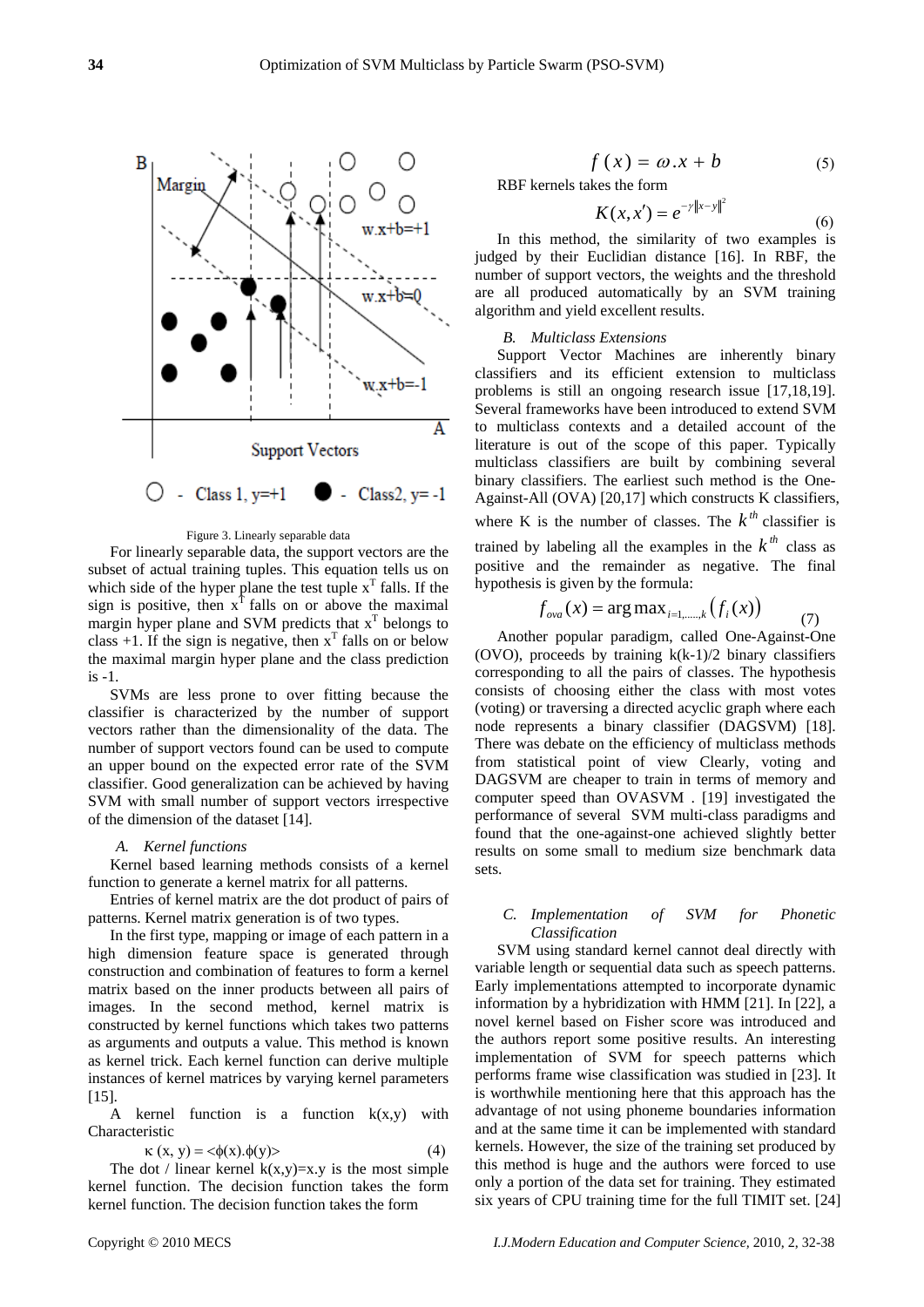Implemented SVM for phonetic classification by using a 3-4-3 rule for producing a fixed-length feature vector from the MFCCs.

The authors report an unusually high recognition rate which we were not able to reproduce. Finally, [25] used linear RLSC for the classification of TIMIT phonemes.

## *D. Variable windowstep feature extraction for kernel methods*

As discussed earlier, standard MFCC are extracted for 25 milliseconds Hamming windows and 10 milliseconds overlap (Fig.4). The feature vector obtained is of dimension 12 plus an energy term. The TIMIT data set contains over 1 million examples if we perform frame wise classification



Figure 4. Windows

In order to keep the size of the training set tractable for kernel methods and take into account the speech dynamics, a natural approach would be to keep the window size fixed and set the window step according to the duration of the phoneme. The window step length can be computed as:

WindowsStep= (Length (Input) - WindowsSize)/ nF

Where nF stands for the average number of frames. In our experiments nF was set to 5 resulting in feature vectors of dimension 65 and no derivatives were added.

## IV. OPTIMIZATION OF THE SVM BY PSO

In this section, we describe the proposed PSO-SVM system for classification. This study initially aims at optimizing the accuracy of SVM classifier by detecting the subset of best informative features and estimating the best values for regularization of kernel parameters for SVM model. In order to achieve this PSO based optimized framework is used. PSO-SVM algorithm combines two machine learning methods by optimizing the parameters of SVM using PSO.

PSO starts with n-randomly selected particles and searches for the optimal particle iteratively. Each particle is a m-dimensional vector and represents a candidate solution. SVM classifier is built for each candidate solution to evaluate its performance through the cross validation method. PSO algorithm guides the selection of potential subsets that lead to best prediction accuracy. The algorithm uses the most fit particles to contribute to the next generation of n-candidate particles. Thus, on the average, each successive population of candidate particles fits better than its predecessor. This process continues until the performance of SVM converges [26].

PSO is used to find optimal feature subsets by discovering the best feature combinations as they fly within the problem space from the processed datasets.

The procedure describing proposed PSO-SVM approach is as follows.

- 1. Initializing PSO with population size, inertia weight and generations without improval.
- 2. Evaluating the fitness of each particle.
- 3. Comparing the fitness values and determine the local best and global best particle.
- 4. Updating the velocity and position of each particle till value of the fitness function converges.
- 5. After converging, the global best particle in the swarm is fed to SVM classifier for training.
- 6. Training the SVM classifier.

The PSO-SVM takes the advantage of minimum structural risk of SVM and the quick global optimizing ability of PSO.

The application of the algorithm of optimization by particulate swarm, like any evolutionary algorithm, is influenced by factors such as the criterion of stop, the structure of particle, the objective function.

*Criterion of stop:* The criterion of stop can be an iteration count attached to the precondition, a value of function objectifies reached or a movement of the particles close to the zero.

*The structure of the particles:* A particle " I " will contain a vector representing contains two values (a value for the coefficient of regularization " C " and a value for the parameter of core RBF "sigma ") such as the position  $x_{ij}=(x_{i1}, x_{i2}).$ 

*The objective function:* The purpose of the function objectifies will be to reduce the error of generalization to the minimum.

## V. IMPLEMENTATION DETAILS AND EXPERIMENTAL **RESULTS**

In our experiments with the variable window step feature extraction framework, we performed our experiments on the TIMIT [27] corpus. The 61 labels were collapsed to 39 prior to scoring as in [25]. When indicated by "si-sx", we used only the "si" and "sx" sentences. For TIMIT vowels we used the set : {[aa], [aw], [ae], [ah], [ao], [ax], [ay], [axr], [ax-h], [uw], [ux],  $[uh], [oy], [ow], [ix], [ih], [iy], [eh], [ey], [er]$ .

To evaluate the performance of the algorithms, several measures have been employed in our work. 10 fold cross-validation is the standard way of measuring the accuracy of a learning scheme on a particular dataset. The data is divided randomly into 10 parts in which the class is represented in approximately the same properties as in full dataset. During each run, one of partitions is chosen for testing, while the remaining nine-tenths are used for training. Again, the procedure is repeated 10 times so that each partition is used for training exactly once. Classifier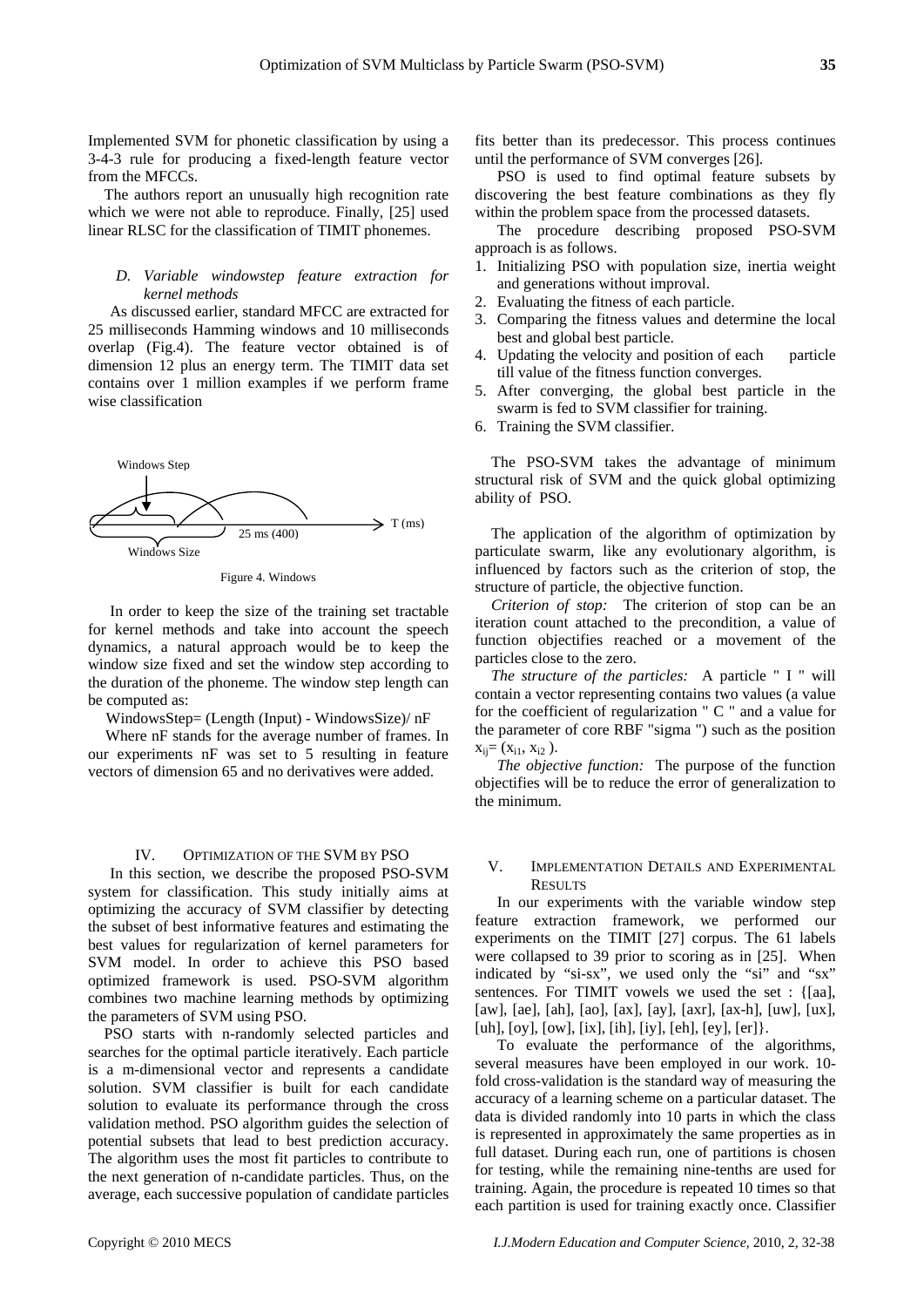performance is also evaluated by calculating the ratio of ratio of number of correctly classified instances to total number of instances (Accuracy).

*Paramétres fixed for PSO:* we applied algorithm PSO by fixing the parameters W, c1 and c2 with the values given in the literature [30][31 ] such as  $W = 0.75$ , c1=  $c2= 1.5$  and numbers it particles with 30, the iteration count to 100.

As regards topology vicinity, we chose a vicinity 'gbest' which ensures one converges faster than the model ' lbest' [28][29 ].

The set 18 phonemes is a subset of 18 labels handpicked from the 61 labels. All the experiments were run on standard Pentium IV 2.66 GHZ with 256 Meg memory running the Windows XP operating system.

In this section, we compare the results obtained by method SVM and our system PSO-SVM on the various corpora considered by using the approach multi-class One-vs-one. We start initially by determining the good parameters "C " and " sigma ", in order to use the benchmark datasets with the good values obtained.

The following tables summarizes our results:

TABLE I RESULTS FOR 18 PHONEMES.

|                | Accuracy $(\% )$ | #SV   | <b>CPU Time</b> |
|----------------|------------------|-------|-----------------|
| <b>PSO-SVM</b> | 86.45            | 21594 | 2655.80         |
| <b>SVM</b>     | 84.18            | 17667 | 6482.77         |

TABLE II RESULTS FOR 39 CLASSES.

|                | Accuracy $(\% )$ | #SV    | <b>CPU Time</b> |
|----------------|------------------|--------|-----------------|
| <b>PSO-SVM</b> | 86.50            | 109347 | 512587.05       |
| <b>SVM</b>     | 76.62            | 101184 | 584970,41       |

TABLE III RESULTS FOR 20 TIMIT VOWELS.

|         | Accuracy $(\% )$ | #SV   | <b>CPU Time</b> |
|---------|------------------|-------|-----------------|
| PSO-SVM | 55.38            | 35099 | 792.53          |
| SVM     | 60.14            | 40468 | 504.00          |
|         |                  |       |                 |

TABLE IV RESULTS FOR SI-SX 39 CLASSES.

|                | Accuracy $(\% )$ |
|----------------|------------------|
| <b>PSO-SVM</b> | 69.04            |
| SVM            | 69.20            |

The figure "fig.5" shows a curve which was obtained on the corpus 39-Classes and which represents the fitness during the thirtieth generations. One initially sees there a fast reduction in the fitness until A the generation, and after this iteration, one notices a stability of the fitness, which shows that the total convergence of the population is carried out.



Figure 5. Evolution of the fitness during generations (corpus 39-Classes)

It is as important to note as the passage from 10 to 30 particles increased the rate of recognition (fig. 6).



Vs-one)

# VI. CONCLUSION

This paper proposes a PSO-SVM technique to optimize the performance of SVM classifier. 10-fold cross validation is applied in order to validate and evaluate the provided solutions. The results obtained

Copyright © 2010 MECS *I.J.Modern Education and Computer Science,* 2010, 2, 32-38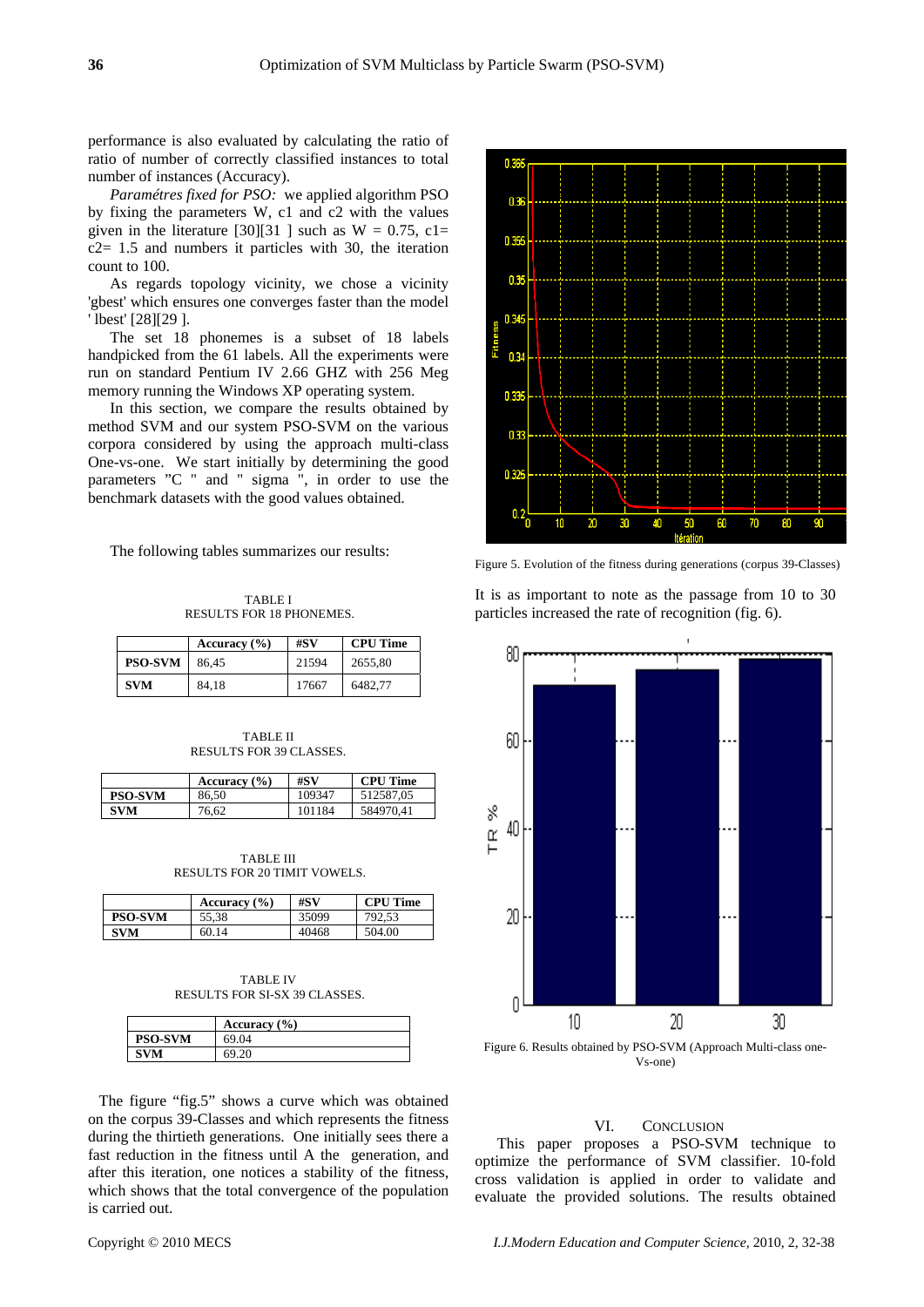show that approach PSO-SVM gives a better classification in terms of accuracy even though the execution time is increased.

#### **REFERENCES**

- [1] Document Analysis and Recognition, Seattle, Ahmed Al-Ani, "An Ant Colony Optimization Based Approach for Feature Selection",ICGST International Conference on Artificial Intelligence and Machine Learning (AIML-05), Cairo 2005.
- [2] Ayat, N.E, Cheriet, M., Remaki, L., and Suen,C.Y. "KMOD – A New Support Vector Machine kernel with Moderate Decreasing for Pattern Recognition". In Proceedings on USA, September 10-13, pp.1215-1219, 2001.
- [3] V. J. Kennedy, RC.Eberhart, *Particle Swarm Optimization*, Proceedings of the IEEE International Joint Conference on Neural Networks, vol.4, pp. 1942-1948, 1995.
- [4] J. Kennedy, RC. Eberhart, Y. Shi, *Swarm Intelligence*, Morgan Kaufmann, 2002.
- [5] Y. Shi, RC. Eberhart, *A Modified Particle Swarm Optimizer*, In Proc IEEE Congress on Evolutionary Computation, pp. 69-73, 1998.M. Clerc, L'optimisation par essaim particulaire, Hermès - Lavoisier, février 2005.
- [6] Crina Grosan, Ajith Abraham, Monica Chis, Swarm Intelligence in Data Mining, *Studies in Computational Intelligence (SCI) 34*, pp. 1- 20, 2006.
- [7] Kennedy.J, Mendes.R, *Population Structure and Particle Swarm Performance*. In proceedings of the IEEE Congress on Evolutionary Computation (CEC), pp.1671- 1676, 2002.
- [8] X. Wang et al. Feature Selection Based on Rough Sets and Particle Swarm Optimization, *Pattern Recognition Letters*, Vol.28, pp.459-471, 2007.
- [9] Pang-Ning Tan, Michael Steinbach, Vipin Kumar, *Introduction to Data Mining*, Pearson Addison Wesley, 2006.
- [10] Vapnik, V.N. Statistical Learning Theory. John Wiley and Sons, New York, USA, 1998.
- [11] Vapnik, V.N. The Natural of Statistical Learning theory. *Springer* – Verleg, New York, USA, 1995.
- [12] Kecman, V. *Learning and Soft Computing: Support Vector machines, Neural Networks, and Fuzzy logic Models*.The MIT press, London, 2001.
- [13] Ying Li, Yan Tong, Bendu Bai and Yaining Zhang, An Improved Particle Swarm Optimization for SVM Training, *In Third International Conference on Natural Computation (ICNC 2007)*, pp. 611-615, 2007.
- [14] Jaiwei Han, Micheline Kamber, *Data Mining Concepts and Techniques*, 2nd edition, Morgan Kaufmann, 2006.
- [15] Wu. Zhili, *Kernel based Learning Methods for Pattern and Feature Analysis*, Ph.D thesis Hong Kong Baptist University, 2004.
- [16] S. Ruping, *SVM Kernels for Time Series Analysis*, In LLWA 01 – Tagungsbandder GI-workshop-Woche Lernen-Wissen- Adaptivity, pp. 43-50, 2001.
- [17] Ryan Rifkin and Aldebaro Klautau, In defense of one-vsall classification; *Journal of Machine Learning Research 5*, 101-141. 2004.
- [18] J.C. Platt, N. Cristianini, and J. Shawe-Taylor, *Large margin DAGs for multiclass classification*; In Advances in Neural Information Processing Systems, volume 12, pages 547-443. MIT Press. 2000.
- [19] Chih-Wei Hsu and Chih-Jen Lin. *A Comparison of Methods for Multiclass Support Vector Machines*. New York, 2003.
- [20] V. Vapnik, *Statistical Learning Theory*, Wiley, New York. 1998.
- [21] A. Ganapathiraju, *Support vector machines for speech recognition*. PhD Thesis, Mississipi State University, USA. 2001.
- [22] N. Smith and M. Gales, *Speech recognition using SVM. Advances in Neural Information Processing Systems*, 14, MIT Press. 2002.
- [23] J. Salomon, k. Simon and Miles Osborne, *Framewise Phone classification Using Support Vector Machines*; ICSLP. 2002.
- [24] P. Moreno, *On the use of Support Vector Machines for Phonetic Classification*; In the proceedings of ICCASP. 1999.
- [25] R. Rifkin and a1, *Noise Robust Phonetic Classification with Linear Regularized Least Squares and Second Order Featues*; ICASSP. 2007.
- [26] Radoslav Goldman, et.al, *Candidate Markers for the Detection of Hepato Cellular Carcinoma in Lowmofraction of Serum* Carcinogenesis, 28 (10), pp: 2149 - 2153, October 2007.
- [27] M. Slaney, Auditory Toolbox version 2. Tech. Report#010, *Internal Research Corporation*. 1998.
- [28] Belkadi, K. Smail, K. "*Parallélisassions des méta heuristique (PSO-EM) appliqués aux systèmes de type Flow-Shop hybride d'Informatique*", memory of doctorate, USTO.2009.
- [29] Belkadi, K. Hernane, S. "*Application des mètaheuristiques Parallèle inspirées du vivant pour l'ordonnancement des systèmes de type Flow Shop hybride* ". Department of Data processing, memory of doctorate, USTO.2006.
- [30] Omran, M., Salman, A., et Engelbrecht, A. P. (2002)."*Image classification using particle swarm optimization*". In Proceedings of the 4th Asia-Pacific Conference on Simulated Evolution and Learning 2002 (SEAL 2002), pp.370–374.
- [31] Khedam ,R. A. Belhadj-Aissa "*contribution au développement de méthodologies de fusion/classification contextuelles d'images satellitaires multisources*". Faculty of electronics and Data-processing thesis of doctorate, USTHB,2008.